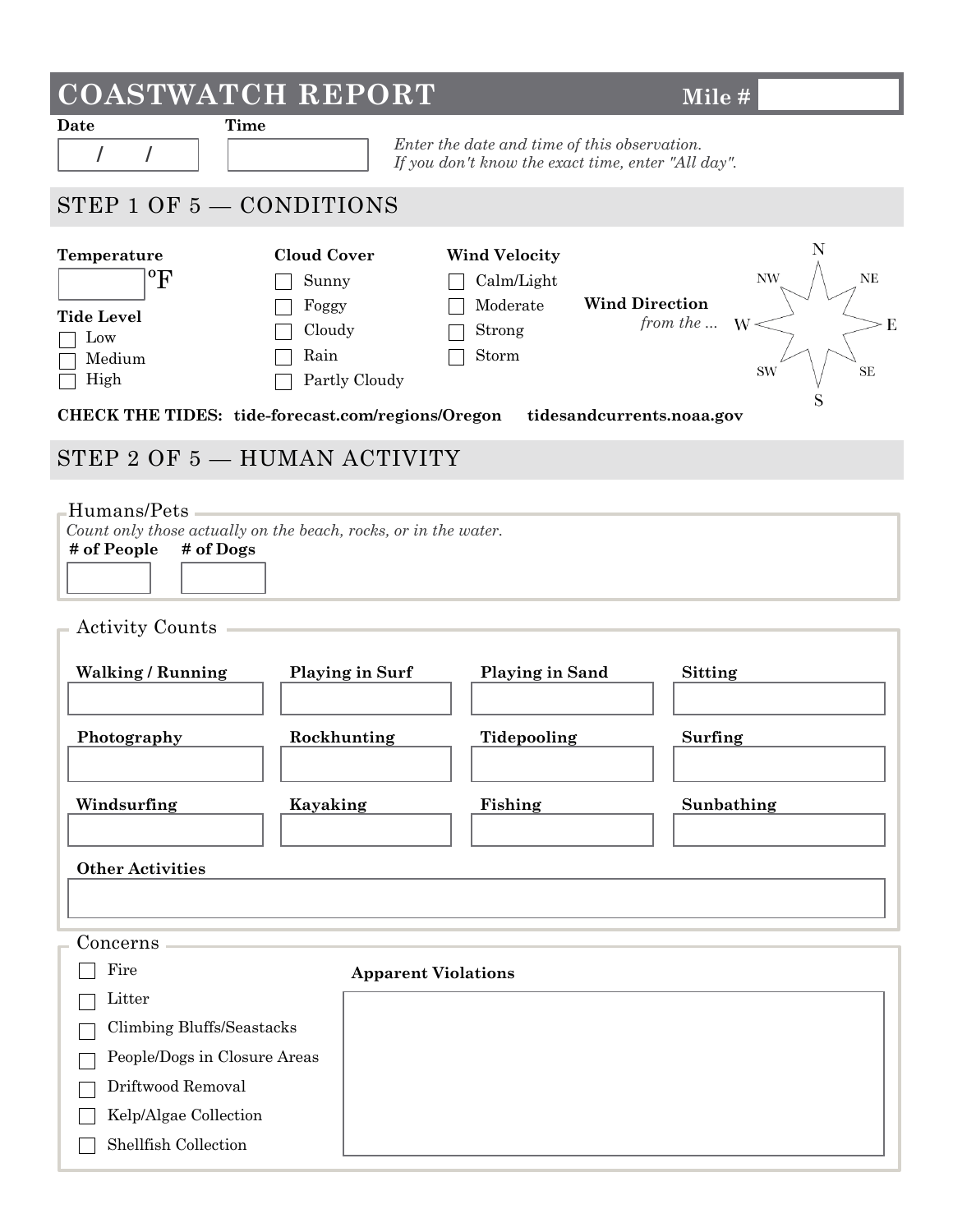| Disturbances |  |
|--------------|--|
|--------------|--|

Disturbance of nesting seabirds 

Disturbance/harassment of marine mammals 

Shorebirds moving in response to humans/dogs *If you observe marine mammal harassment, call the*   *Marine Mammal emergency number 1-800-452-7888 (Oregon State Police). Consider filing a Stranding report with the Oregon Marine Mammal Stranding Network (OMMSN) located under the CW dropdown menu on the OS homepage, after you submit your CW Mile Report.*

| Vehicles                                                                                                                                     |               |                |             |  |
|----------------------------------------------------------------------------------------------------------------------------------------------|---------------|----------------|-------------|--|
| * Off-Highway Vehicles (OHVs) include four-wheelers, three-wheelers, motorcycles, and dune buggies that are<br>not approved for highway use. |               |                |             |  |
|                                                                                                                                              | Cars / Trucks | $ATVs / OHVs*$ | RVs / Buses |  |
| In parking areas, access sites                                                                                                               |               |                |             |  |
| On beach within allowed areas                                                                                                                |               |                |             |  |
| On beach outside allowed areas                                                                                                               |               |                |             |  |
| Comments on Human Activities                                                                                                                 |               |                |             |  |
|                                                                                                                                              |               |                |             |  |

## STEP 3 OF 5 — SHORELINE WILDLIFE

### Notable (Live) Wildlife

### **Mammals, Birds, Invertebrates, Seaweed**

Please explain anything biological you see that you consider notable. This might be unusual numbers, rare species, missing species, etc. Please take photos!

### Beached Birds

*To report unusual/rare species, more than 10 birds of the same species on your mile, oiled birds, leg bands or other markers on a bird carcass, please notify COASST: coasst.org*

**Total Dead Birds Signs of Oiling Entanglement**

**Leg bands, species names, counts**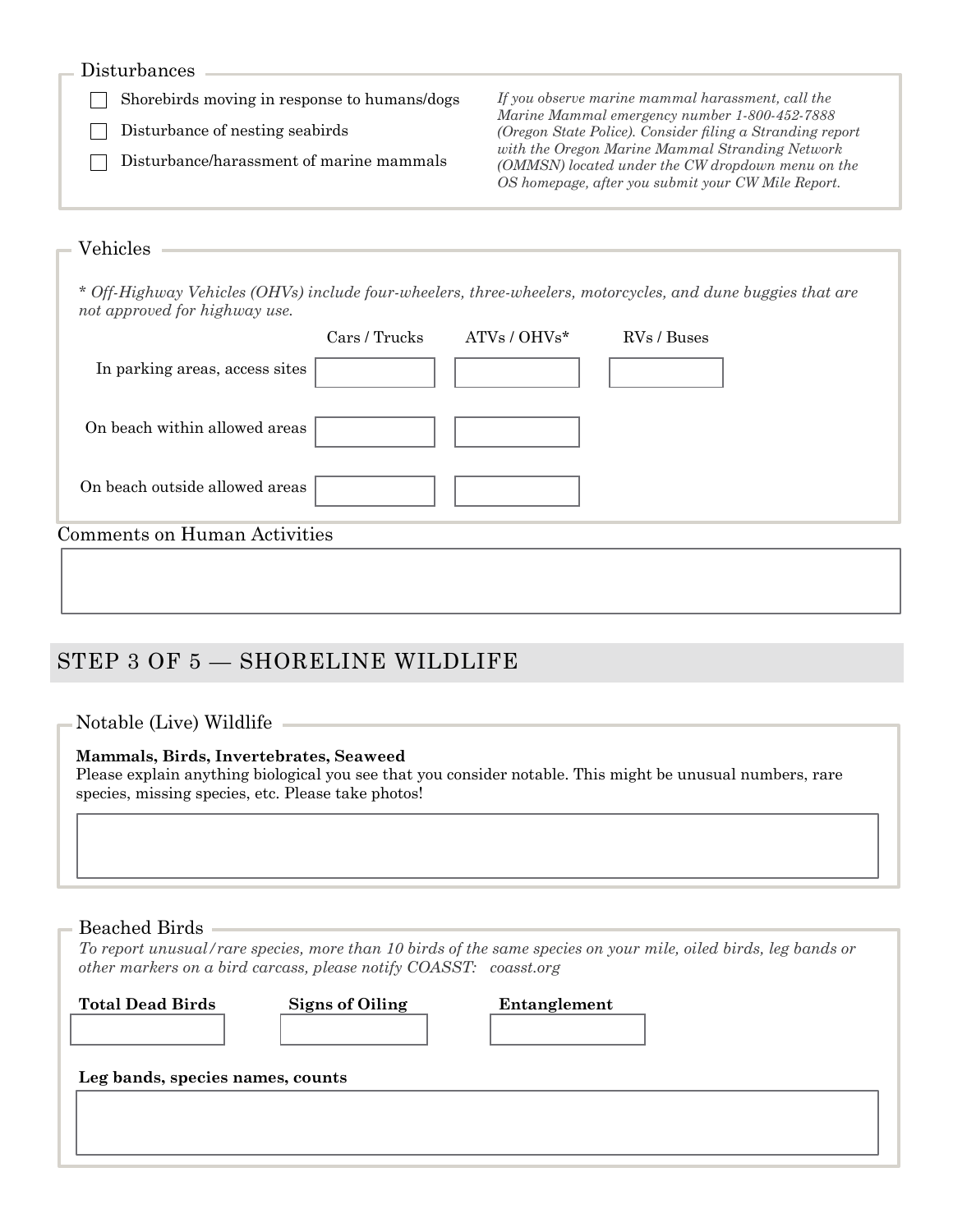### Stranded Marine Mammals

| Harbor seal mothers sometimes leave their pup on the beach while searching for food. Please don't report one of |
|-----------------------------------------------------------------------------------------------------------------|
| these pups as stranded, unless it's obviously injured or threatened by humans or dogs. Other marine mammals     |
| often "haul out" on rocks, and should be reported as stranded only if dead or injured. For more information,    |
| please refer to the OMMSN located under the CW dropdown menu on the OS homepage.                                |

| <b>Stranded Mammals Total</b>                                        |                                                 |                                                           |  |
|----------------------------------------------------------------------|-------------------------------------------------|-----------------------------------------------------------|--|
| Stranded Mammals Description (species/name, condition, and location) |                                                 |                                                           |  |
|                                                                      |                                                 |                                                           |  |
|                                                                      |                                                 |                                                           |  |
| Dead Fish or Invertebrates                                           |                                                 |                                                           |  |
| Unusual Concentration                                                |                                                 |                                                           |  |
|                                                                      | <b>Unusual Fish Description</b> (Species/Names) |                                                           |  |
|                                                                      |                                                 |                                                           |  |
|                                                                      |                                                 |                                                           |  |
|                                                                      |                                                 |                                                           |  |
| Driftline Content                                                    |                                                 |                                                           |  |
| Small Rocks                                                          | <b>Wood Pieces</b>                              | Animal Casings (e.g. crab, shrimp molt)                   |  |
| Kelp or Algae                                                        | Styrofoam                                       | Land-based debris (picnics, etc.)                         |  |
| Shells                                                               | <b>Plastic Pellets</b>                          | Ocean-based debris (from fishing boats, ship trash, etc.) |  |
| Other:                                                               |                                                 |                                                           |  |
|                                                                      |                                                 |                                                           |  |
|                                                                      |                                                 |                                                           |  |

# STEP 4 OF 5 — PHYSICAL CHANGES, GENERAL COMMENTS

| New Development          |                   |                |  |
|--------------------------|-------------------|----------------|--|
| Steps down bluff         | Bluff development | Drainage Pipes |  |
| <b>Other Development</b> |                   |                |  |
|                          |                   |                |  |
|                          |                   |                |  |